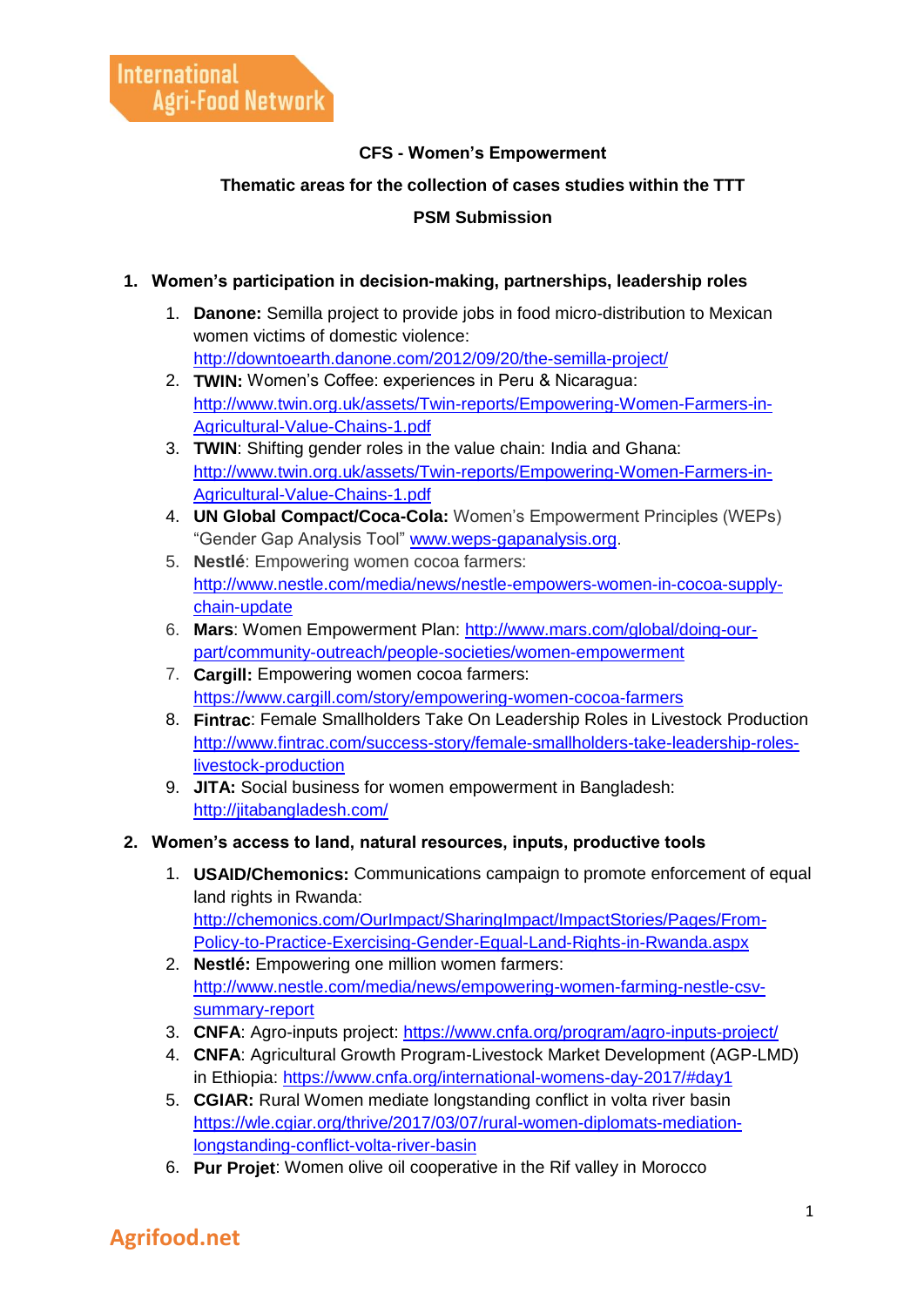<http://www.purprojet.com/project/femmes-du-rif/>

- 7. **Aprocassi/Roots Capital:** Women coffee farmer cooperative in Peru [https://blog.rootcapital.org/back-roads-to-boardrooms/perus-coffeelands-women](https://blog.rootcapital.org/back-roads-to-boardrooms/perus-coffeelands-women-take-charge?utm_campaign=Blog%20-%20Back%20Roads%20to%20Boardrooms&utm_content=50400814&utm_medium=social&utm_source=twitter)[take-charge?utm\\_campaign=Blog%20-](https://blog.rootcapital.org/back-roads-to-boardrooms/perus-coffeelands-women-take-charge?utm_campaign=Blog%20-%20Back%20Roads%20to%20Boardrooms&utm_content=50400814&utm_medium=social&utm_source=twitter) [%20Back%20Roads%20to%20Boardrooms&utm\\_content=50400814&utm\\_mediu](https://blog.rootcapital.org/back-roads-to-boardrooms/perus-coffeelands-women-take-charge?utm_campaign=Blog%20-%20Back%20Roads%20to%20Boardrooms&utm_content=50400814&utm_medium=social&utm_source=twitter) [m=social&utm\\_source=twitter](https://blog.rootcapital.org/back-roads-to-boardrooms/perus-coffeelands-women-take-charge?utm_campaign=Blog%20-%20Back%20Roads%20to%20Boardrooms&utm_content=50400814&utm_medium=social&utm_source=twitter)
- 8. **IFA/IFDC**: Women's field school for nutrient management [http://www.fertilizer.org/en/doc\\_library/Stewardship/Field%20School%20Yinka%2](http://www.fertilizer.org/en/doc_library/Stewardship/Field%20School%20Yinka%20Adesola.pdf) [0Adesola.pdf](http://www.fertilizer.org/en/doc_library/Stewardship/Field%20School%20Yinka%20Adesola.pdf)
- 9. **Farm Africa:** Rangeland Management Cooperative <http://www.farmafrica.org/stories-from-our-work/protecting-futures-kaamilas-story>
- 10. **One Acre Fund:** Training in ag extension [https://www.oneacrefund.org/blogs/information/post/turning-the-tables-in](https://www.oneacrefund.org/blogs/information/post/turning-the-tables-in-tanzania/1190)[tanzania/1190](https://www.oneacrefund.org/blogs/information/post/turning-the-tables-in-tanzania/1190)
- 11. **IFDC**: 2SCALE project learning plots: [https://ifdc.org/2017/02/08/innovations](https://ifdc.org/2017/02/08/innovations-liberate-women-farmers/)[liberate-women-farmers/](https://ifdc.org/2017/02/08/innovations-liberate-women-farmers/)
- 12. **Root Capital**: Sorghum Pioneer Agency: [https://blog.rootcapital.org/back-roads](https://blog.rootcapital.org/back-roads-to-boardrooms/pioneering-business-kenyan-highlands)[to-boardrooms/pioneering-business-kenyan-highlands](https://blog.rootcapital.org/back-roads-to-boardrooms/pioneering-business-kenyan-highlands)
- 13. **CropLife International**: Protecting Turkey's Hazelnut Supply <https://croplife.org/news-views/sharing-the-story/turkey/?intrest=scientist>

#### **3. Women's access to extension, advisory, financial services, education, training, markets**

- 1. **IABM cooperative:** Development of Makera's farmers in Rwanda (see casestudy attached)
- 2. **NASFAM**: Food Safety in Malawi's Groundnut giving a voice to women farmers [http://www.nasfam.org/index.php/news-info/169-improving-food-safety-in-malawi](http://www.nasfam.org/index.php/news-info/169-improving-food-safety-in-malawi-s-groundnuts-and-giving-a-voice-to-women-farmers)[s-groundnuts-and-giving-a-voice-to-women-farmers](http://www.nasfam.org/index.php/news-info/169-improving-food-safety-in-malawi-s-groundnuts-and-giving-a-voice-to-women-farmers)
- 3. **Cargill**: Village saving and loan associations providing financial services to women in the cocoa industry in West Africa: [https://www.cargill.com/story/village](https://www.cargill.com/story/village-savings-and-loan-associations)[savings-and-loan-associations](https://www.cargill.com/story/village-savings-and-loan-associations)
- 4. **Mastercard:** Set up of Rural Urban Development Initiative processing centres guaranteeing fair price for farmers by the Self-Employed Women's Association (SEWA) in India, supported by MasterCard: [http://newsroom.mastercard.com/press-releases/mastercard-and-sewa-enable](http://newsroom.mastercard.com/press-releases/mastercard-and-sewa-enable-womens-empowerment-in-india/)[womens-empowerment-in-india/](http://newsroom.mastercard.com/press-releases/mastercard-and-sewa-enable-womens-empowerment-in-india/)
- 5. **Technoserve:** Kitchen gardens to improve nutrition and household status for women in Rajasthan: [http://www.technoserve.org/blog/women-cultivate-backyard](http://www.technoserve.org/blog/women-cultivate-backyard-bounty)[bounty](http://www.technoserve.org/blog/women-cultivate-backyard-bounty)
- 6. **CNFA:** Restoring Efficiency to Agriculture Production in Georgia <https://www.cnfa.org/program/restoring-efficiency-to-agriculture-production/>
- 7. **International Trade Center**: SheTrades initiative: <http://www.intracen.org/itc/women-and-trade/SheTrades/>
- 7. **Ojay Green**: Connect Rural Women Farmers to Markets [https://farmingfirst.org/2017/03/yvette-ondachi-helping-women-play-a-pivotal-role](https://farmingfirst.org/2017/03/yvette-ondachi-helping-women-play-a-pivotal-role-in-the-food-value-chain/)[in-the-food-value-chain/](https://farmingfirst.org/2017/03/yvette-ondachi-helping-women-play-a-pivotal-role-in-the-food-value-chain/)

# **Agrifood.net**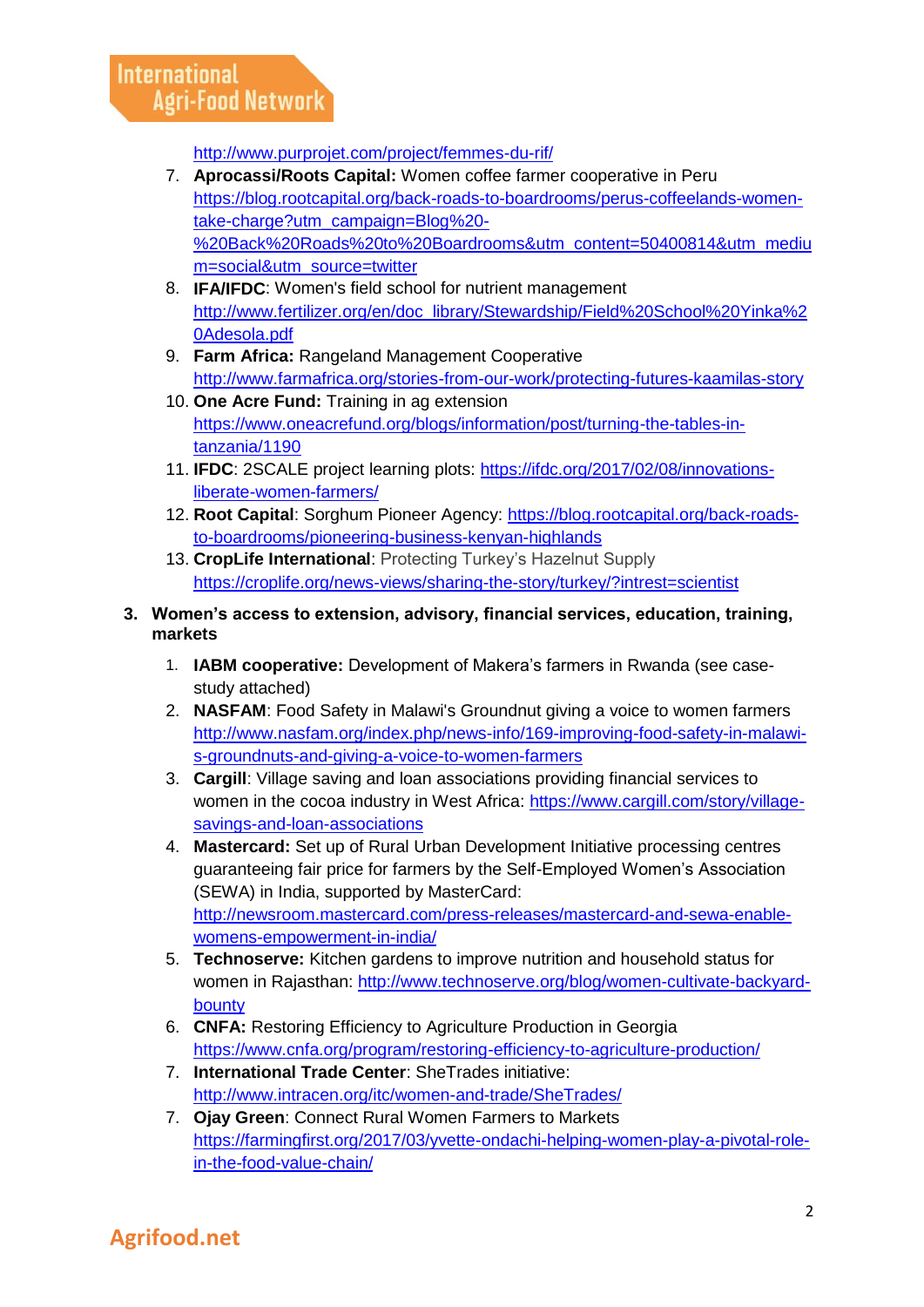#### 8. **Rural Women in Agriculture**:

[http://www.eatradehub.org/\\_rural\\_women\\_in\\_agriculture](http://www.eatradehub.org/_rural_women_in_agriculture) <http://www.ruralwomeninagriculture.com/>

- 9. **WeFarm**: Extension services through mobile technology [http://wefarm.org/case](http://wefarm.org/case-studies/single-parent-clara-increased-her-income/)[studies/single-parent-clara-increased-her-income/](http://wefarm.org/case-studies/single-parent-clara-increased-her-income/)
- 10. **iDE**: Farm Business Advisor<https://www.ideglobal.org/story/es-juddy-mukumbi>
- 11. **AgDevCo**: Preparing Entrepreneurs for export market <http://www.agdevco.com/our-investments/by-investment/WESTFALIA-FRUTO>
- 12. **SelfHelp Africa**: Ag extension project: [https://selfhelpafrica.org/uk/a-new](https://selfhelpafrica.org/uk/a-new-beginning/)[beginning/](https://selfhelpafrica.org/uk/a-new-beginning/)
- 13. **World Vision**: e-farming technology [http://www.wvi.org/rwanda/article/world](http://www.wvi.org/rwanda/article/world-vision-rwandas-e-farming-technology-service-most-vulnerable)[vision-rwandas-e-farming-technology-service-most-vulnerable](http://www.wvi.org/rwanda/article/world-vision-rwandas-e-farming-technology-service-most-vulnerable)
- 14. **Shamba Shape Up**: extension services:<http://www.shambashapeup.com/>
- 15. **Esoko**: Weather and ag extension services through mobile technology [https://ccafs.cgiar.org/blog/mobile-phones-help-northern-ghana%E2%80%99s](https://ccafs.cgiar.org/blog/mobile-phones-help-northern-ghana%E2%80%99s-farming-families-beat-climate-change#.WMluqPnyugk)[farming-families-beat-climate-change#.WMluqPnyugk](https://ccafs.cgiar.org/blog/mobile-phones-help-northern-ghana%E2%80%99s-farming-families-beat-climate-change#.WMluqPnyugk)
- 16. **GFAR:** Supporting African Women in Agro-Enterprise (SAWA) <http://www.gfar.net/our-work/transformative-investments-0>
- 17. **Land O'Lakes**: Dairy Competitiveness Program: finance services to women dairy farmers in Rwanda [https://www.landolakes.org/Where-We-](https://www.landolakes.org/Where-We-Work/Africa/Rwanda/Dairy-Competitiveness-Program-II)[Work/Africa/Rwanda/Dairy-Competitiveness-Program-II](https://www.landolakes.org/Where-We-Work/Africa/Rwanda/Dairy-Competitiveness-Program-II)

#### **4. Women's nutritional challenges and implications on children's nutritional status**

- 1. **Alive&Thrive**: Breastfeedbing in the workplace in Viet Nam [http://sunbusinessnetwork.org/casestudy/alive-thrive-supporting-breastfeeding-in](http://sunbusinessnetwork.org/casestudy/alive-thrive-supporting-breastfeeding-in-the-workplace-in-vietnam/)[the-workplace-in-vietnam/](http://sunbusinessnetwork.org/casestudy/alive-thrive-supporting-breastfeeding-in-the-workplace-in-vietnam/)
- 2. **Protein Kisee Lasa**: Development of fortified infant cereals based on soybeans and local cereals in Côte d'Ivoire [https://www.growafrica.com/organizations/protein-kisse-la-sa-pkl,](https://www.growafrica.com/organizations/protein-kisse-la-sa-pkl) [http://sunbusinessnetwork.org/casestudy/protein-kisse-la-selling-fortified-infant](http://sunbusinessnetwork.org/casestudy/protein-kisse-la-selling-fortified-infant-flours-via-multiple-retail-channels-in-ivory-coast/)[flours-via-multiple-retail-channels-in-ivory-coast/](http://sunbusinessnetwork.org/casestudy/protein-kisse-la-selling-fortified-infant-flours-via-multiple-retail-channels-in-ivory-coast/)
- 3. **Technoserve:** Farm Gardens boost nutrition in India [http://www.technoserve.org/blog/women-cultivate-backyard](http://www.technoserve.org/blog/women-cultivate-backyard-bounty#sthash.PF7KjkKm.dpuf)[bounty#sthash.PF7KjkKm.dpuf](http://www.technoserve.org/blog/women-cultivate-backyard-bounty#sthash.PF7KjkKm.dpuf)
- 4. **Grameen Danone:** Enriched yoghurt in Bangladesh [http://www.grameencreativelab.com/live-examples/grameen-danone-foods](http://www.grameencreativelab.com/live-examples/grameen-danone-foods-ltd.html)[ltd.html](http://www.grameencreativelab.com/live-examples/grameen-danone-foods-ltd.html)
- 5. **HarvestPlus**: Zinc Rice Fortification in Bangladesh [http://www.harvestplus.org/knowledge-market/in-the-news/mothers-bangladesh](http://www.harvestplus.org/knowledge-market/in-the-news/mothers-bangladesh-choose-zinc-rice-better-nutrition-0)[choose-zinc-rice-better-nutrition-0](http://www.harvestplus.org/knowledge-market/in-the-news/mothers-bangladesh-choose-zinc-rice-better-nutrition-0)
- 6. **GAIN: Improving the nutritional status of women garment workers in Bangladesh: [http://www.gainhealth.org/knowledge-centre/project/garment](http://www.gainhealth.org/knowledge-centre/project/garment-workers-project/)[workers-project/](http://www.gainhealth.org/knowledge-centre/project/garment-workers-project/)**
- 7. **MAMA:** Mobile Technology to deliver health information to mothers in Bangladesh [http://sunbusinessnetwork.org/casestudy/mama-using-mobile-technology-to](http://sunbusinessnetwork.org/casestudy/mama-using-mobile-technology-to-deliver-vital-health-information-to-new-and-expectant-mothers-in-bangladesh/)[deliver-vital-health-information-to-new-and-expectant-mothers-in-bangladesh/](http://sunbusinessnetwork.org/casestudy/mama-using-mobile-technology-to-deliver-vital-health-information-to-new-and-expectant-mothers-in-bangladesh/)

### **Agrifood.net**